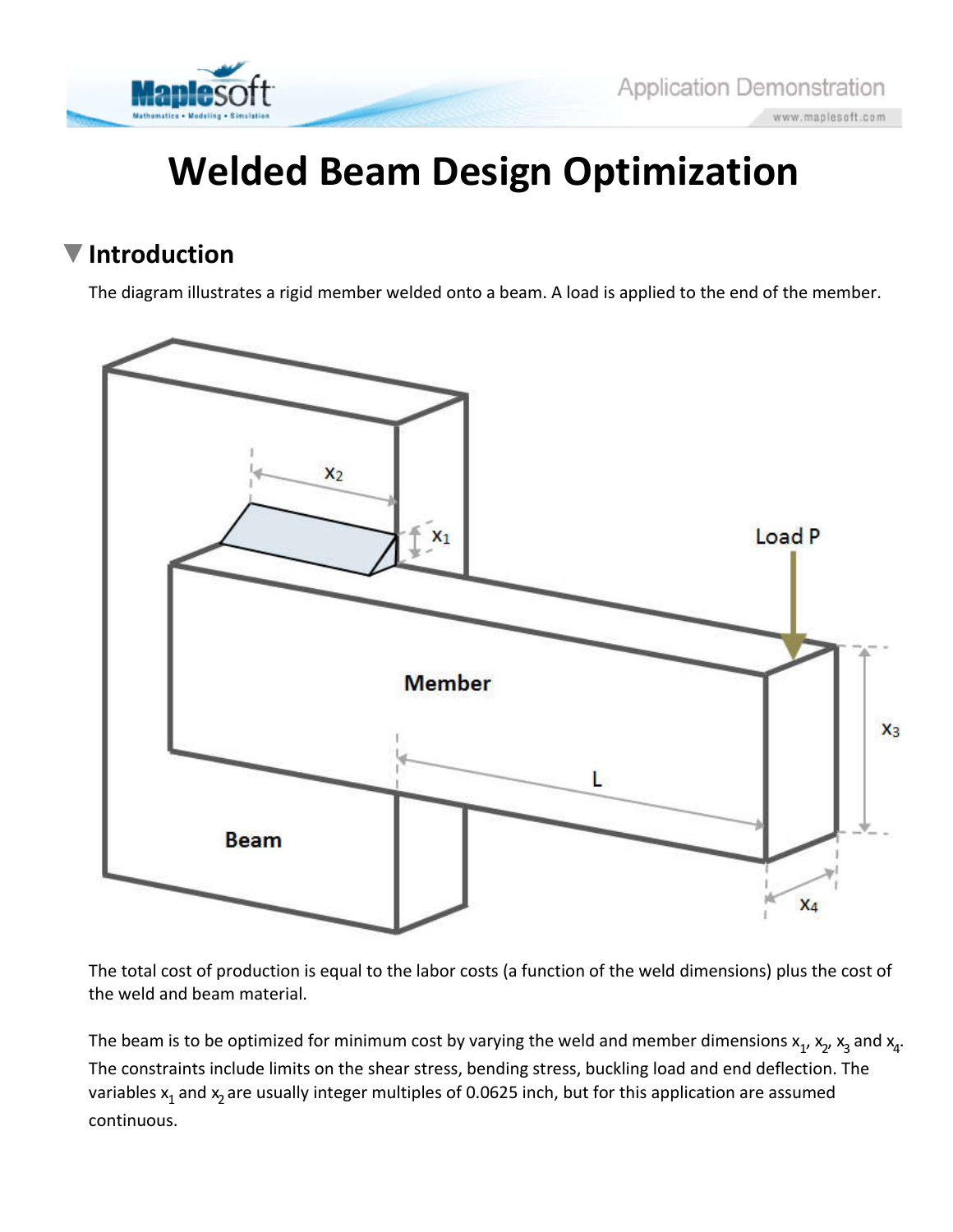Reference: K. Ragsdell and D. Phillips. Optimal Design of a Class of Welded Structures using Geometric Programming. J. Eng. Ind., 98(3):1021–1025, 1976.

#### **Parameters**

 $> \delta_{\text{max}} := 0.25$  :  $> L := 14$  :  $> C<sub>1</sub> := 0.10471$  :  $> C<sub>2</sub> := 0.04811$ :  $\blacktriangleright$  E  $:= 30 \cdot 10^6$  :  $> \sigma_{\text{max}} := 30000$  :  $\tau_{\text{max}} := 13600$  :  $> C_3 := 1$ :  $> G := 12 \cdot 10^6$  : **>** restart :  $\blacktriangleright$  P  $:= 6000$  : Young's modulus (psi) Shearing modulus for the beam material (psi) Overhang length of the member (inch) Design stress of the weld (psi) Design normal stress for the beam material (psi) Maximum deflection (inch) Load (lb) Cost per unit volume of the weld material (\$ inch<sup>-3</sup>) Cost per unit volume of the bar (\$ inch<sup>-3</sup>) Labor cost per unit weld volume (\$ inch<sup>-3</sup>)

### **Cost Function**

Volume of weld material (inch $^3)$ 

$$
\sum V_{\text{weld}} := x_1^2 \cdot x_2:
$$

Volume of bar (inch<sup>3</sup>)

> 
$$
V_{bar} := x_3 \cdot x_4 \cdot (L + x_2)
$$
:

Total material cost to be minimized.

$$
\triangleright f := (x_1, x_2, x_3, x_4) \rightarrow (C_1 + C_3) \cdot V_{\text{weld}} + C_2 \cdot V_{\text{bar}}:
$$

## **Constraints**

The shear stress at the beam support location cannot exceed the maximum allowable for the material

> con1 := 
$$
\tau_{max} - \tau (x_1, x_2, x_3, x_4) \ge 0
$$
:

The normal bending stress at the beam support location cannot exceed the maximum yield strength for the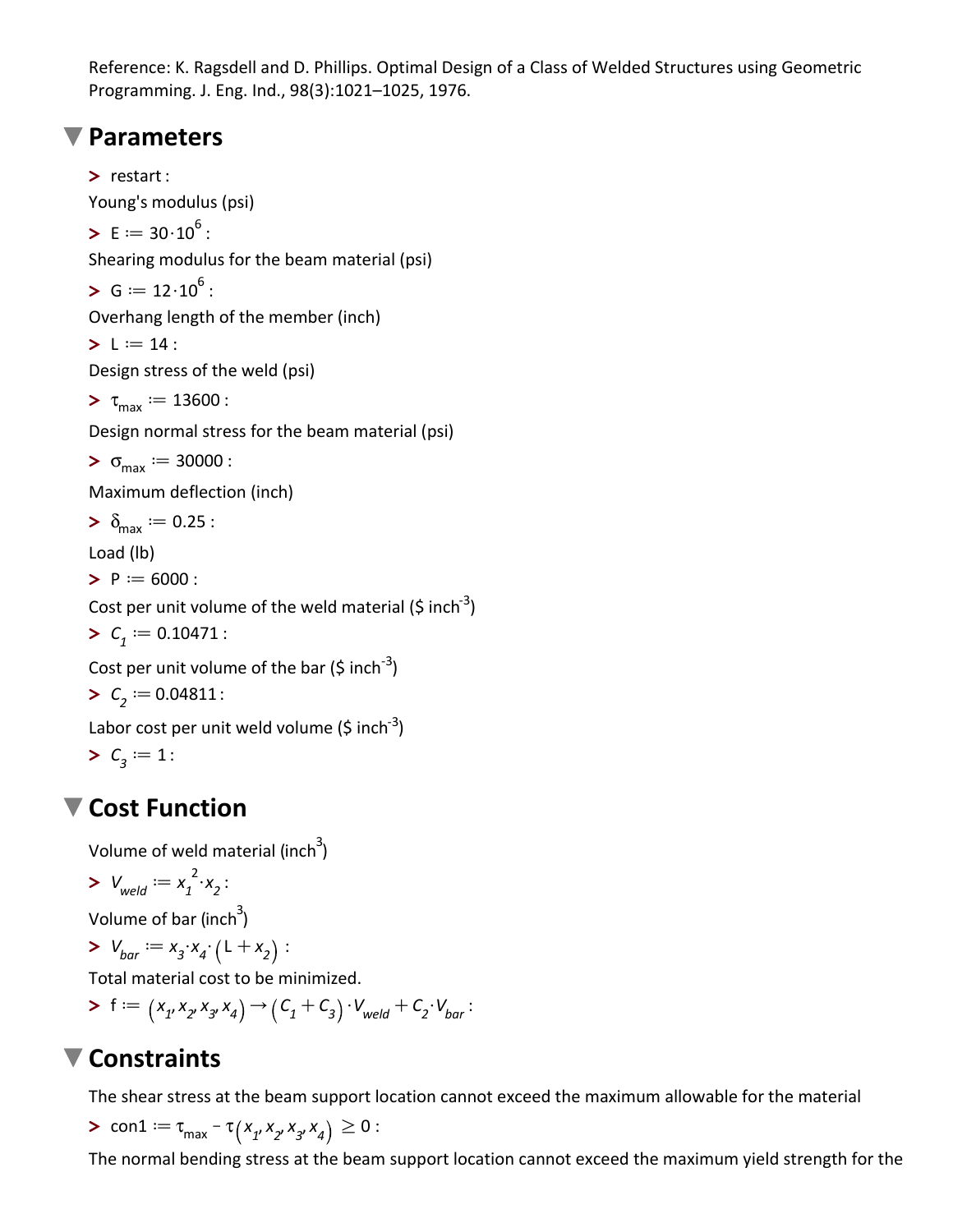material

 $\triangleright$  con2 =  $\sigma_{\text{max}}$  -  $\sigma(x_1, x_2, x_3, x_4) \ge 0$ :

The member thickness is greater than the weld thickness

> con3 := 
$$
x_4 - x_1 \ge 0
$$
:  
> con4 :=  $C_1 \cdot x_1^2 + C_2 \cdot x_3 \cdot x_4 \cdot (L + x_2) - 5 \le 0$ :

The weld thickness must be larger than a defined minimum

> 
$$
\text{con5} := x_1 - 0.125 \ge 0
$$
:

The deflection cannot exceed the maximum deflection

> con6 := 
$$
\delta_{\text{max}} - \delta(x_1, x_2, x_3, x_4) \ge 0
$$
:

The buckling load is greater than the applied load

> con7 := 
$$
PC(x_1, x_2, x_3, x_4) - P \ge 0
$$
:

Size constraints

$$
= \text{con8} := x_1 \ge 0.1, x_4 \le 2.0, x_2 \ge 0.1, x_3 \le 10:
$$

Collect all the constraints

 $\blacktriangleright$  cons  $:=$   $\{$  con1, con2, con3, con4, con5, con6, con7, con8 $\}$  :

#### **Engineering Relationships**

Weld stress

$$
> \tau := (x_{1}, x_{2}, x_{3}, x_{4}) \rightarrow \sqrt{\tau_{d}^{2} + 2 \cdot \tau_{d} \cdot \tau_{dd} \cdot \frac{x_{2}}{2 R} + \tau_{dd}^{2}}:
$$

Primary stress acting over the weld throat

$$
\mathbf{v}_d := \frac{P}{\sqrt{2} \cdot x_1 \cdot x_2}:
$$

Secondary torsional stress.

$$
\mathbf{v}_{dd} := \frac{M \cdot R}{J}:
$$

Moment of P about center of gravity of weld setup

$$
\triangleright M := \mathsf{P} \cdot \left( \mathsf{L} + \frac{\mathsf{x}_2}{2} \right) :
$$

$$
\triangleright R := \sqrt{\frac{\mathsf{x}_2^2}{4} + \left( \frac{\mathsf{x}_1 + \mathsf{x}_3}{2} \right)^2} :
$$

Polar moment of inertia of weld

$$
\triangleright \text{ J} := 2\left(x_1 \cdot x_2 \cdot \sqrt{2} \cdot \left(\frac{x_2^2}{12} + \left(\frac{x_1 + x_3}{2}\right)^2\right)\right) :
$$
  
Par bonding stress

Bar bending stress

$$
> \sigma := \left(x_1, x_2, x_3, x_4\right) \rightarrow \frac{6 \cdot P \cdot L}{x_4 \cdot x_3^2} :
$$